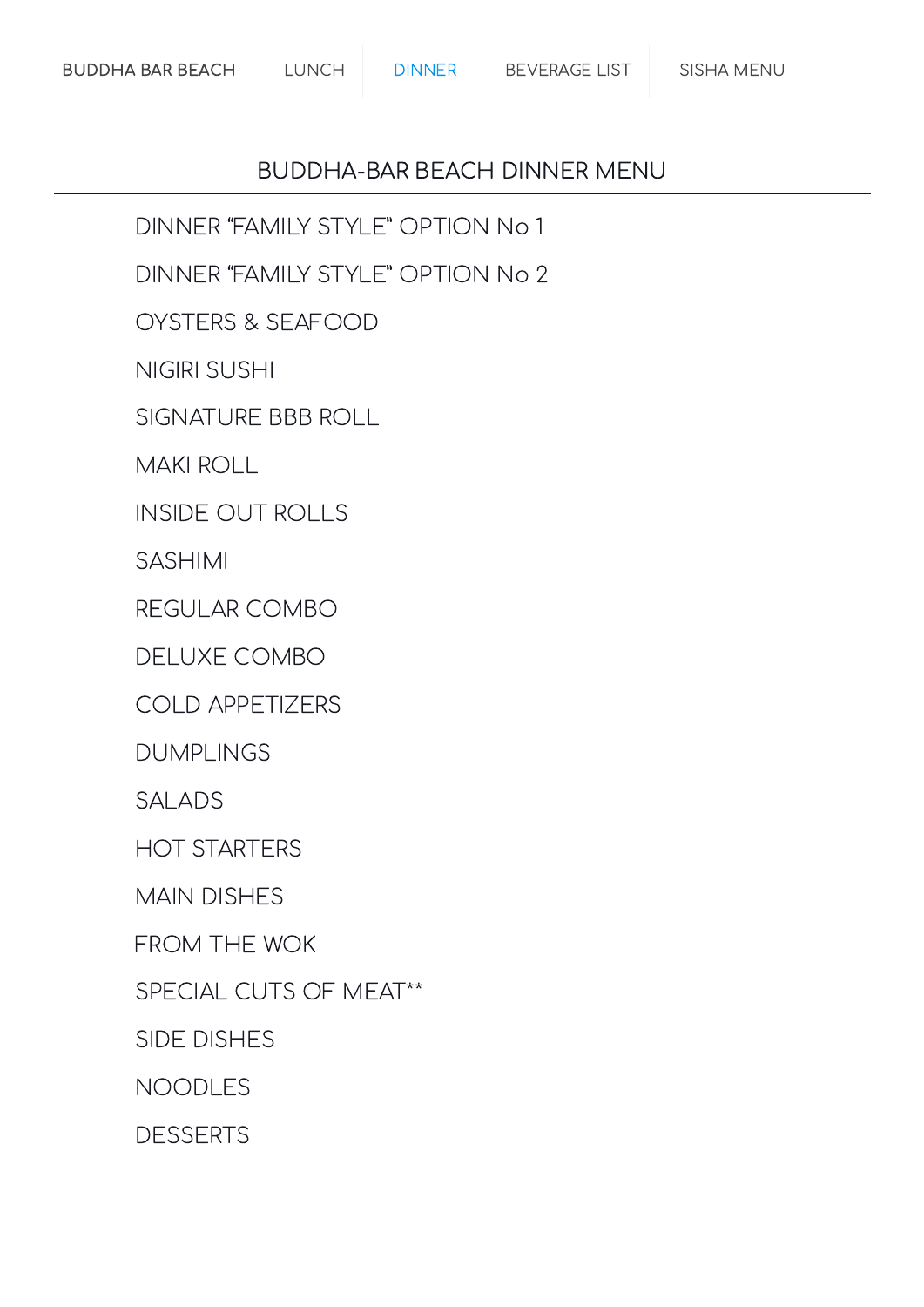## <span id="page-1-0"></span>DINNER "FAMILY STYLE" OPTION No 1

#### per person 115

Minimum of 4 persons

#### Appetizers

Steamed edamame with sea salt (V) Edamame ατμού με ανθό αλατιού

Buddha-Bar Beach chicken Salad Buddha-Bar Beach σαλάτα με κοτόπουλο

Spring rolls with sweet & sour passion fruit sauce (V) Spring rolls με γλυκόξινη sauce από φρούτα του πάθους

Chicken gyoza dumplings with yuzu ponzu and truffle sauce Dumplings κοτόπουλου με sauce από yuzu ponzu & τρούφα

Spicy salmon & tuna roll (S) Ρολάκια πικάντικου σολομού & τόνου

Main courses

Homemade green chicken curry with jasmine rice Κοτόπουλο με σπιτικό πράσινο curry & ρύζι ατμού

Pan-fried salmon with teriyaki sauce, pickled mango & cucumber Σολομός σωτέ με σάλτσα τεριγιάκι & πίκλες από mango και αγγουρι

Black pepper wok fried beef Μοσχαράκι τηγανητό στο wok με μαύρο πιπέρι

Red Thai coconut curry with seafood & Jasmine rice Κόκκινο Thai coconut curry με θαλασσινά & ρύζι Jasmine

Fried rice Τηγανητό ρύζι

Desserts

Cheesecake pistachio crumble with red fruit coulis & fresh berries Cheesecake με κραμπλ φιστικιού, κουλί από κόκκινα φρούτα & φρέσκα μούρα

Profiterole with chocolate sauce and berry cremeux (for 2 people) Προφιτερόλ με σάλτσα σοκολάτας και cremeux βατόμουρο (για 2 άτομα

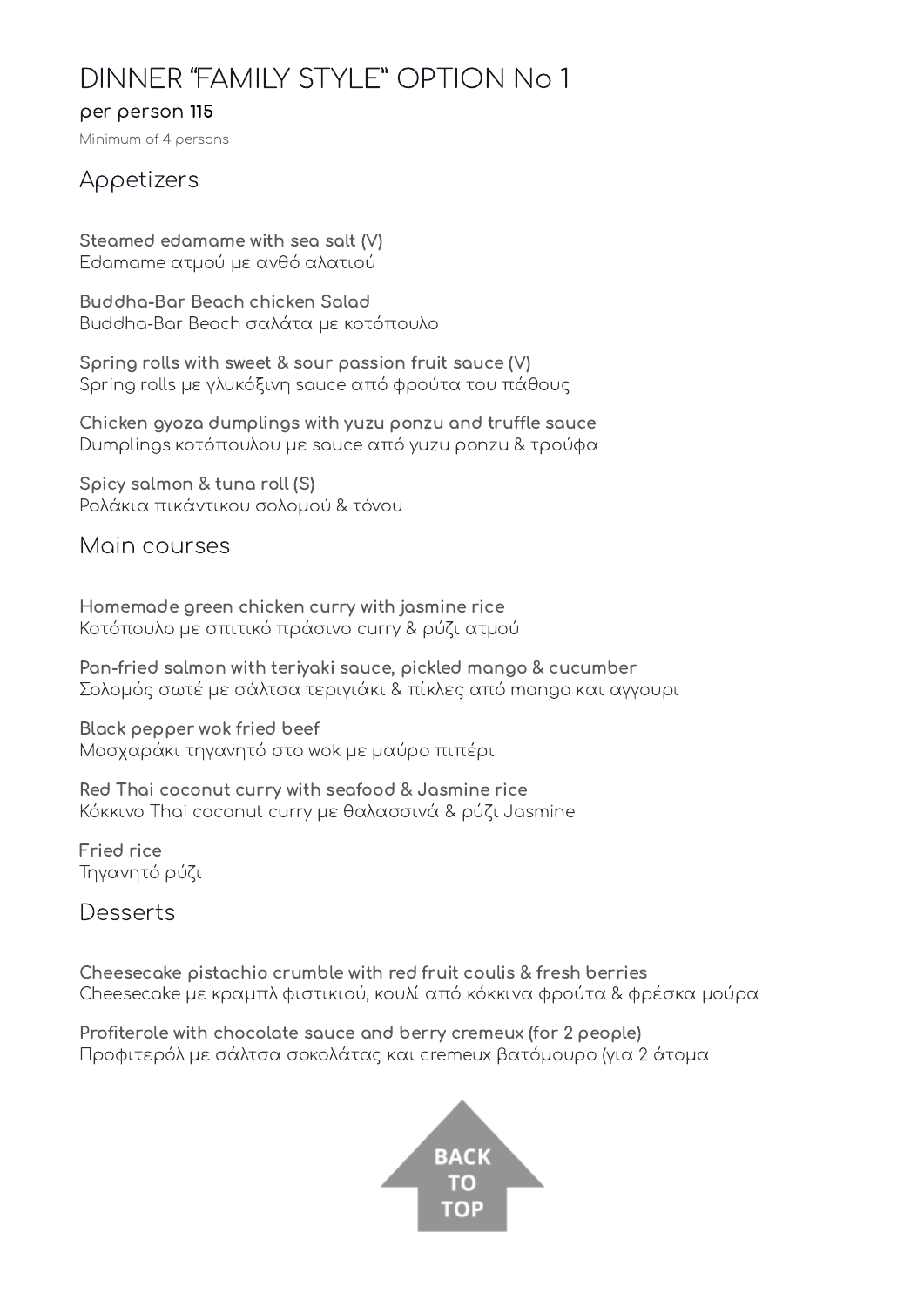# <span id="page-2-0"></span>DINNER "FAMILY STYLE" OPTION No 2

#### per person 165

Minimum of 4 persons

#### Appetizers

Oysters with ponzu sauce Στρείδια με ponzu sauce

Shrimp tempura with spicy mayonnaise Γαρίδα tempura με πικάντικη μαγιονέζα

Chicken gyoza dumplings with trule - yuzu - ponzu Dumplings κοτόπουλου με yuzu - ponzu & τρούφα

Black Angus beef Peruvian skewers with roasted corn & anticucho sauce Περουβιανά σουβλάκια Black Angus με ψητό καλαμπόκι & σάλτσα anticucho

Lobster & shrimp salad with yuzu & soya dressing Σαλάτα με αστακό, γαρίδα & dressing σόγιας με yuzu

Deluxe Combo (28 pieces)

Main Dishes

Roasted black cod with miso truffle sauce & pickled radishes Ψητός μαύρος βακαλάος με miso τρούφα sauce & ραπανάκια τουρσί

Crispy lacquered Peking style duck Τραγανή πάπια Πεκίνου (μισή)

Grilled Rib-Eye Black Angus with anticucho sauce Rib-Eye Black Angus με anticucho sauce

Stir-fried long life noodles with vegetables Noodles με λαχανικά στο wok

Steamed rice Ρύζι ατμού

Desserts

Cheesecake pistachio crumble with red fruit coulis & fresh berries Cheesecake με κραμπλ φιστικιού, κουλί από κόκκινα φρούτα & φρέσκα μούρα

Profiterole with chocolate sauce and berry cremeux (for 2 people) Προφιτερόλ με σάλτσα σοκολάτας και cremeux βατόμουρο (για 2 άτομα)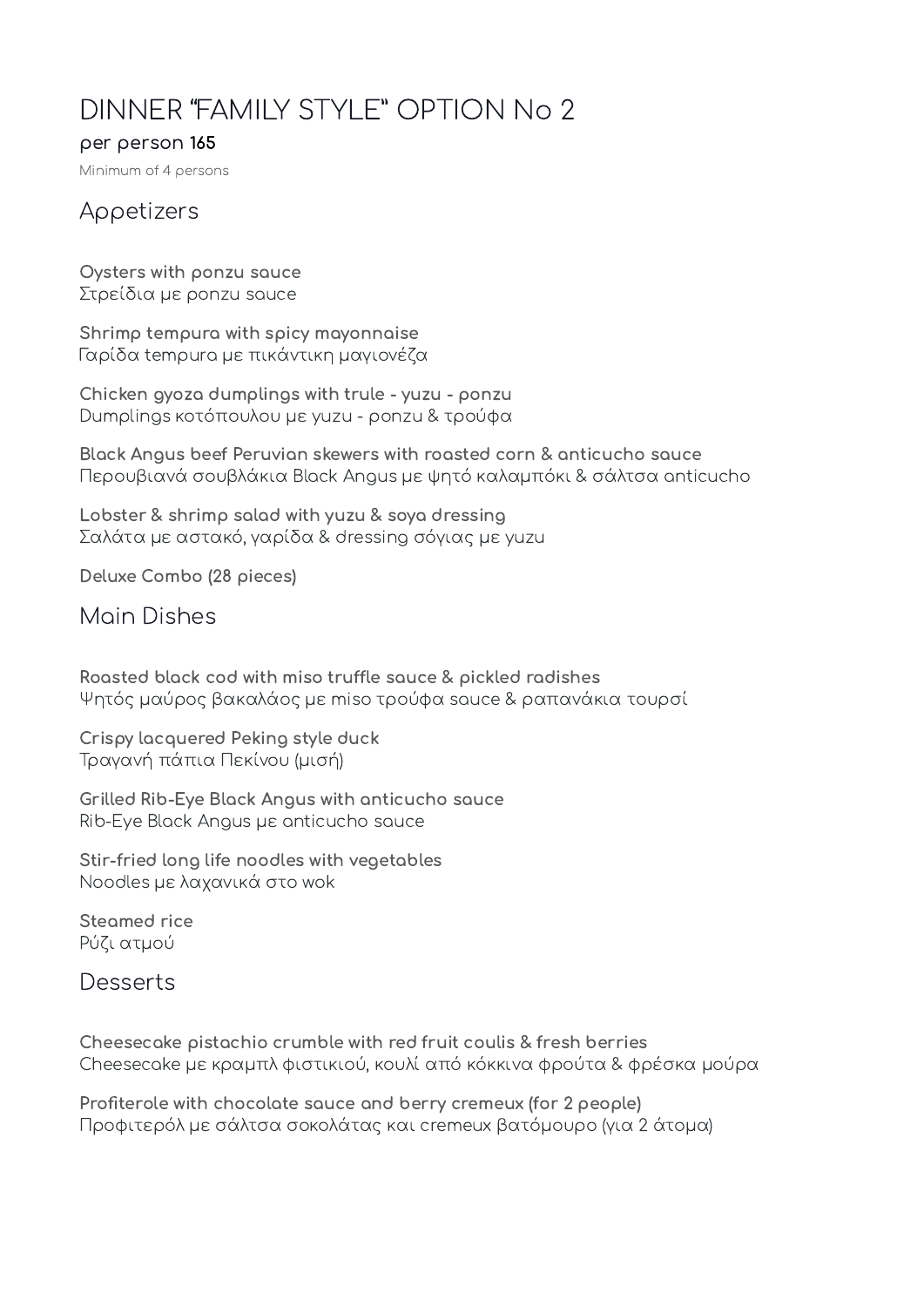

## <span id="page-3-0"></span>OYSTERS & SEAFOOD

| Beluga caviar (28g) with traditional garnishes<br>Χαβιάρι Beluga (28 γρ.) με παραδοσιακές γαρνιτούρες   | 330 |
|---------------------------------------------------------------------------------------------------------|-----|
| Ossetra caviar (56g) with traditional garnishes<br>Χαβιάρι Ossetra (56 γρ.) με παραδοσιακές γαρνιτούρες | 300 |
| Bottarga from Messolonghi<br>Αυγοτάραχο Μεσολογγίου                                                     | 60  |
| Oysters Gillardeau no2 (per piece)<br>Στρείδια Gillardeau no2 (το τεμάχιο)                              | 16  |
| Oysters Gillardeau no3 (per piece)<br>Στρείδια Gillardeau no3 (το τεμάχιο)                              | 15  |
| Oysters Gillardeau no4 (per piece)<br>Στρείδια Gillardeau no4 (το τεμάχιο)                              | 14  |
| Sea urchin salad<br>Αχινοσαλάτα                                                                         | 55  |
| Oysters Belon                                                                                           | 16  |

Στρείδια Belon



## <span id="page-3-1"></span>NIGIRI SUSHI (per piece) \*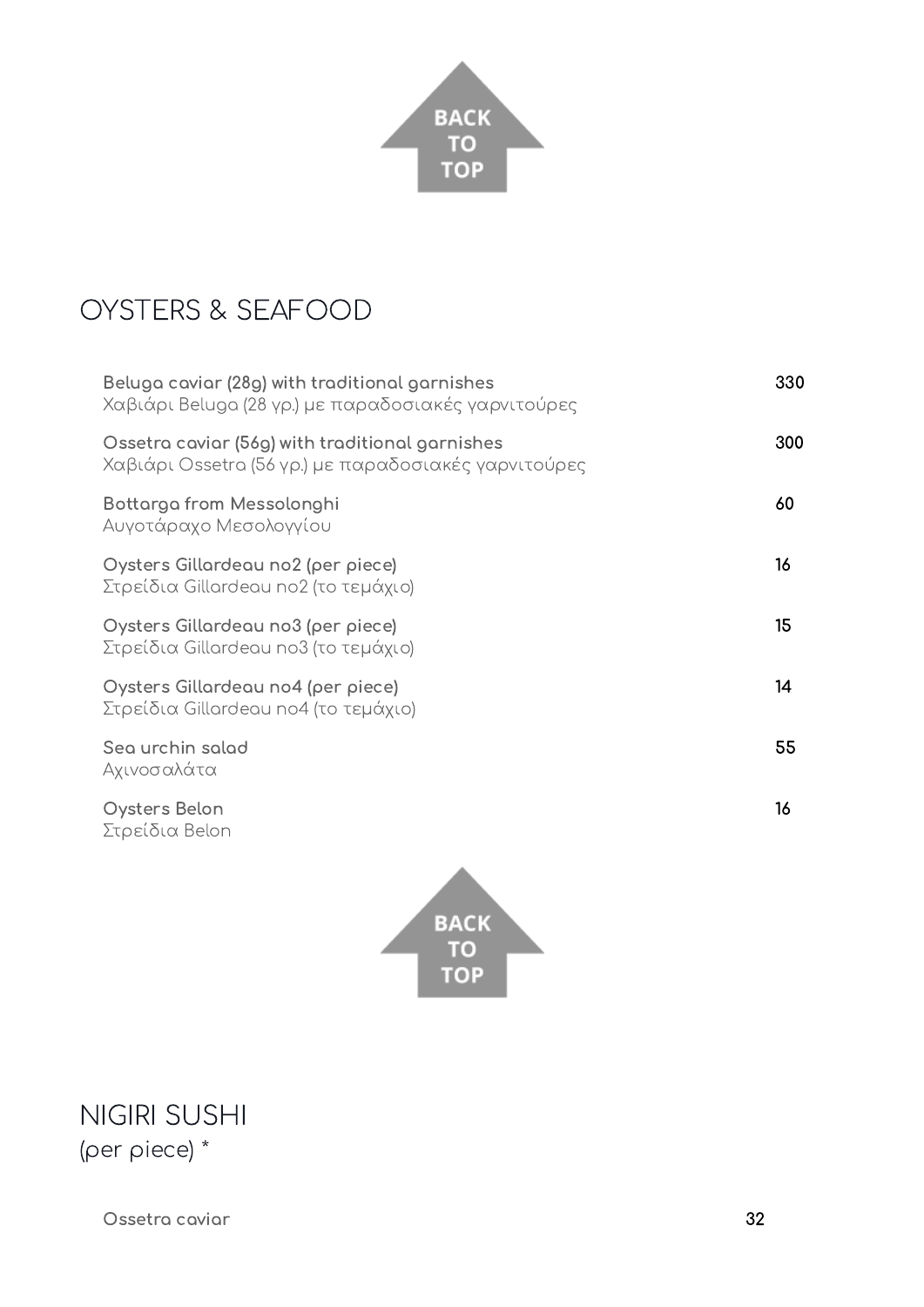| Uni / sea urchin              | 18 |
|-------------------------------|----|
| Ikura / salmon roe            | 16 |
| Unagi / eel                   | 12 |
| Ebi / shrimp                  | 12 |
| Hamachi / yellowtail          | 12 |
| Sake / salmon                 | 10 |
| Suzuki / sea bass             | 10 |
| Maguro / tuna                 | 12 |
| Otoro (* Upon availability)   | 14 |
| Chutoro (* Upon availability) | 14 |
|                               |    |



# <span id="page-4-0"></span>SIGNATURE BBB ROLL

| Buddha-Bar Beach Roll / salmon, tuna, crab, shrimp rolled with cucumber (6<br>pieces)       | 40 |
|---------------------------------------------------------------------------------------------|----|
| Strawberry / Strawberry, salmon, shrimp tempura & avocado roll                              | 34 |
| Lobster roll / Lobster, mixed vegetables, avocado on top & Santa Marina<br>sauce (6 pieces) | 44 |
| Langoustine / Langoustine and seared salmon roll, avocado, spring onion &<br>truffle oil    | 44 |
| Surf and turf / prawn tempura, wagyu beef tataki & fresh truffle                            | 55 |

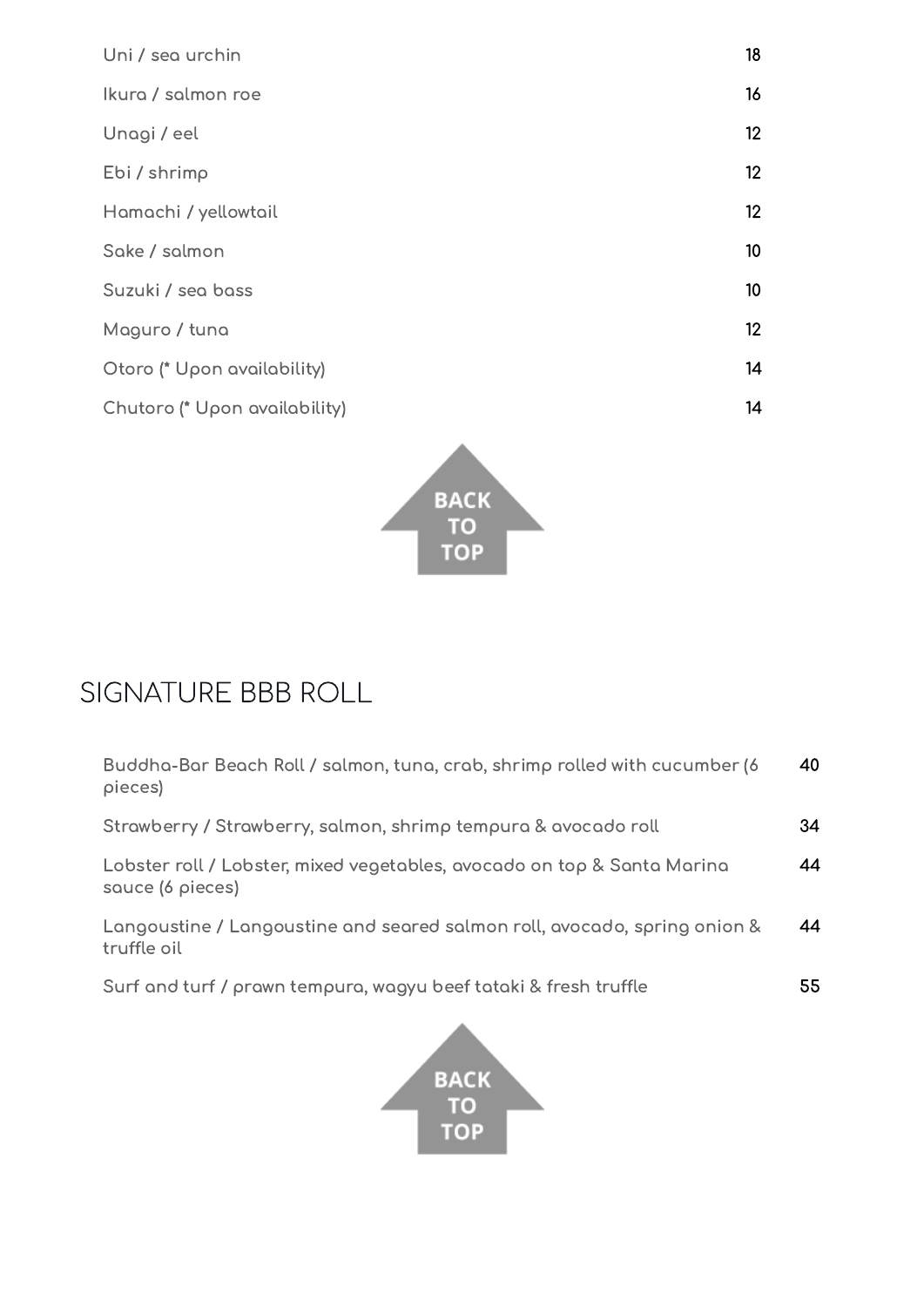## MAKI ROLLS (8 pieces)

| Salmon avocado                     | 22 |
|------------------------------------|----|
| Spicy tuna                         | 23 |
| Sea bass                           | 22 |
| Kappa maki avocado or cucumber (V) |    |



## <span id="page-5-0"></span>INSIDE OUT ROLLS (8 pieces)

| Rainbow / King crab, salmon, tuna & avocado                                     | 42 |
|---------------------------------------------------------------------------------|----|
| California / Avocado & king crab                                                | 35 |
| Dragon Roll / Shrimp tempura & avocado                                          | 30 |
| Salmon Philadelphia                                                             | 24 |
| OMG / Shrimp tempura, salmon tataki on top & truffle dressing                   | 34 |
| Green Fugi / Salmon, avocado, onion & flying fish roe                           | 28 |
| Spicy Thai chilly tuna                                                          | 23 |
| Spicy salmon roll                                                               | 22 |
| Photo Maki / Asparagus, mango, cucumber, avocado & crispy onion (V) 7<br>pieces | 26 |
| Red fire dragon roll / Shrimp, spicy tuna mix, avocado, cucumber & eel sauce    | 30 |
| Santa Marina spicy salmon with sashimi salmon on top (S)                        | 34 |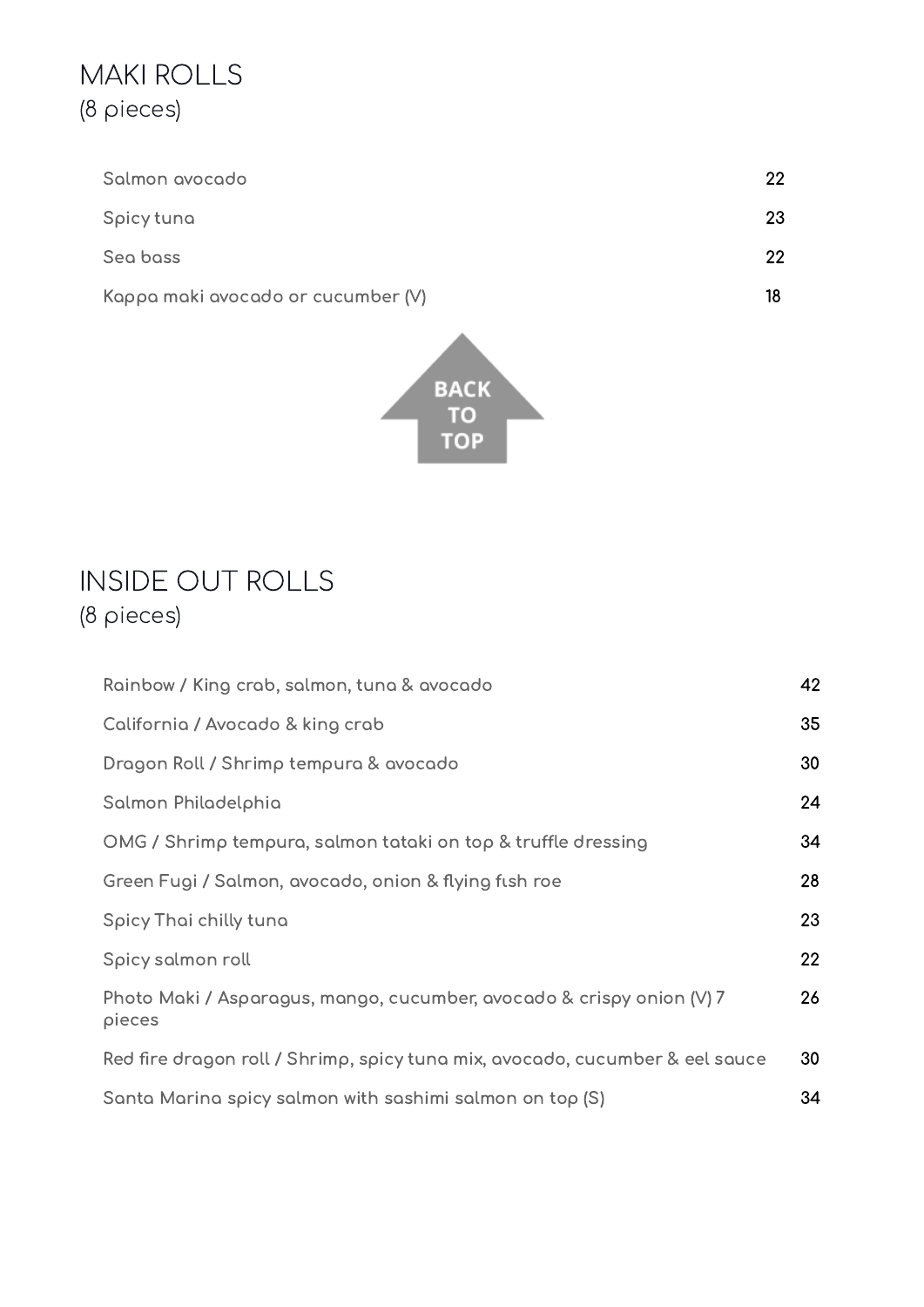

### <span id="page-6-0"></span>SASHIMI (4 pieces)

| Maguro / Tuna                 | 42 |
|-------------------------------|----|
| Otoro (* Upon availability)   | 48 |
| Chutoro (* Upon availability) | 48 |
| Sake / Salmon                 | 38 |
| Suzuki / Sea bass             | 38 |
| Amberjack / Yellowtail        | 42 |
| Sashimi mix (8 pieces)        | 74 |
|                               |    |



### <span id="page-6-1"></span>REGULAR COMBO (20 pieces) - 102

- 2 pieces nigiri tuna
- 2 pieces nigiri salmon
- 4 pieces spicy tuna roll
- 4 pieces spicy shrimp tempura & avocado
- 4 pieces sashimi, salmon & tuna
- 4 pieces spicy salmon roll (S)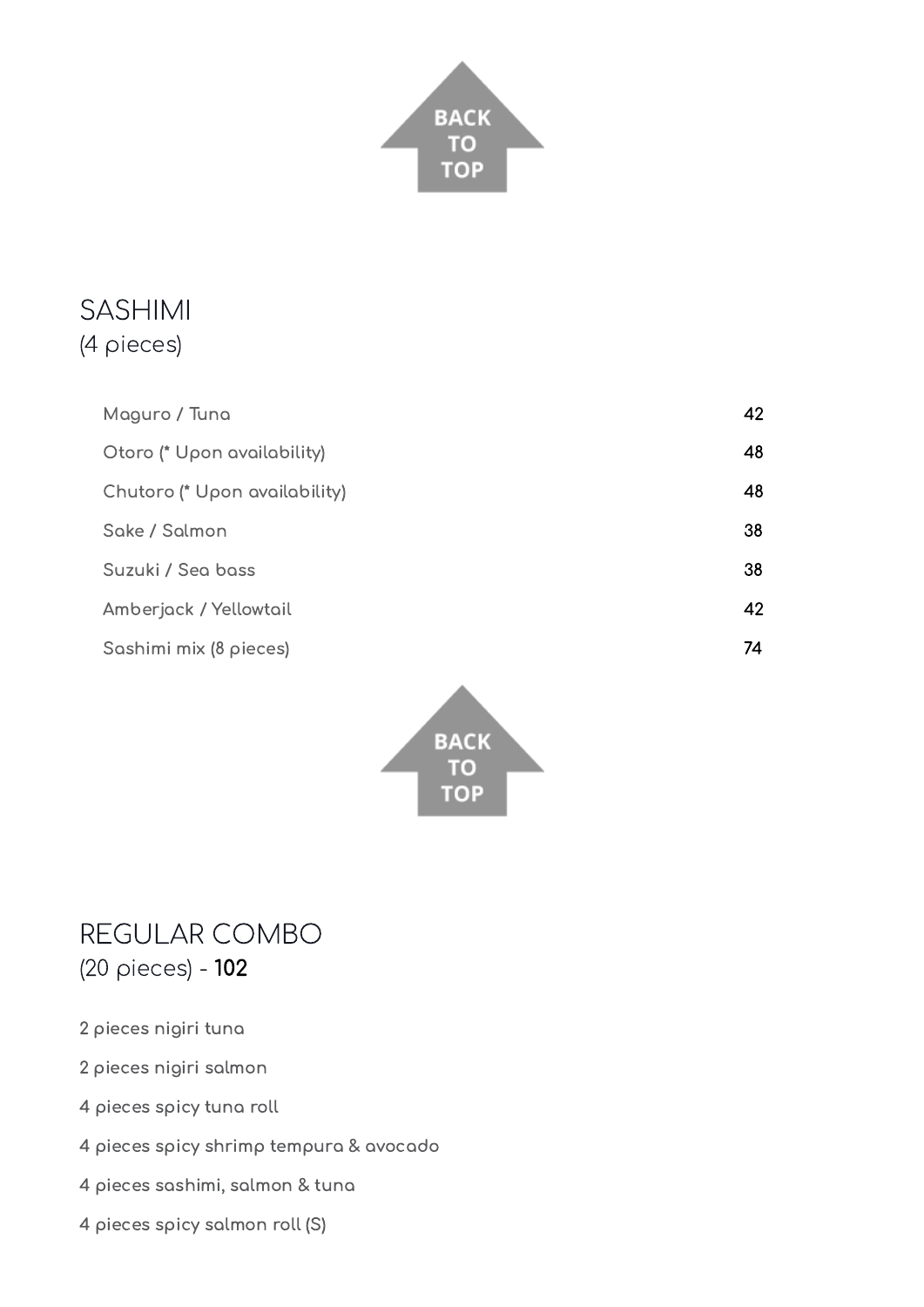

## <span id="page-7-0"></span>DELUXE COMBO (28 pieces) - 155

6 pieces nigiri salmon & tuna

6 pieces sashimi salmon & tuna

4 pieces California roll

4 pieces spicy shrimp tempura & avocado

- 4 pieces spicy Thai Chili tuna
- 4 pieces Santa Marina spicy salmon (S)



# <span id="page-7-1"></span>COLD APPETIZERS

| Yellowtail sashimi with jalapeÑo dressing<br>Sashimi από μαγιάτικο με σάλτσα jalapeño                                                           | 35 |
|-------------------------------------------------------------------------------------------------------------------------------------------------|----|
| Buddha Bar tacos with salmon & avocado<br>Buddha Bar tacos με σολομό & αβοκάντο                                                                 | 30 |
| Salmon tartar with wonton crisps, avocado & spicy mayonaise<br>Σολομός ταρτάρ, τραγανά wonton, αβοκάντο και πικάντικη μαγιονέζα                 | 36 |
| Wagyu beef tataki with ponzu sauce<br>Wagyu beef tataki με σάλτσα πόνζου                                                                        | 54 |
| Sea bream and carabinero prawn tartar with citrus fruit and lime zest<br>Tartar με φαγγρί και γαρίδες carabinero με εσπεριδοειδή και ξύσμα λάιμ | 48 |
| Sea bass ceviche with aji amarillo, coriander, red chili, sweet potato, red onion                                                               | 32 |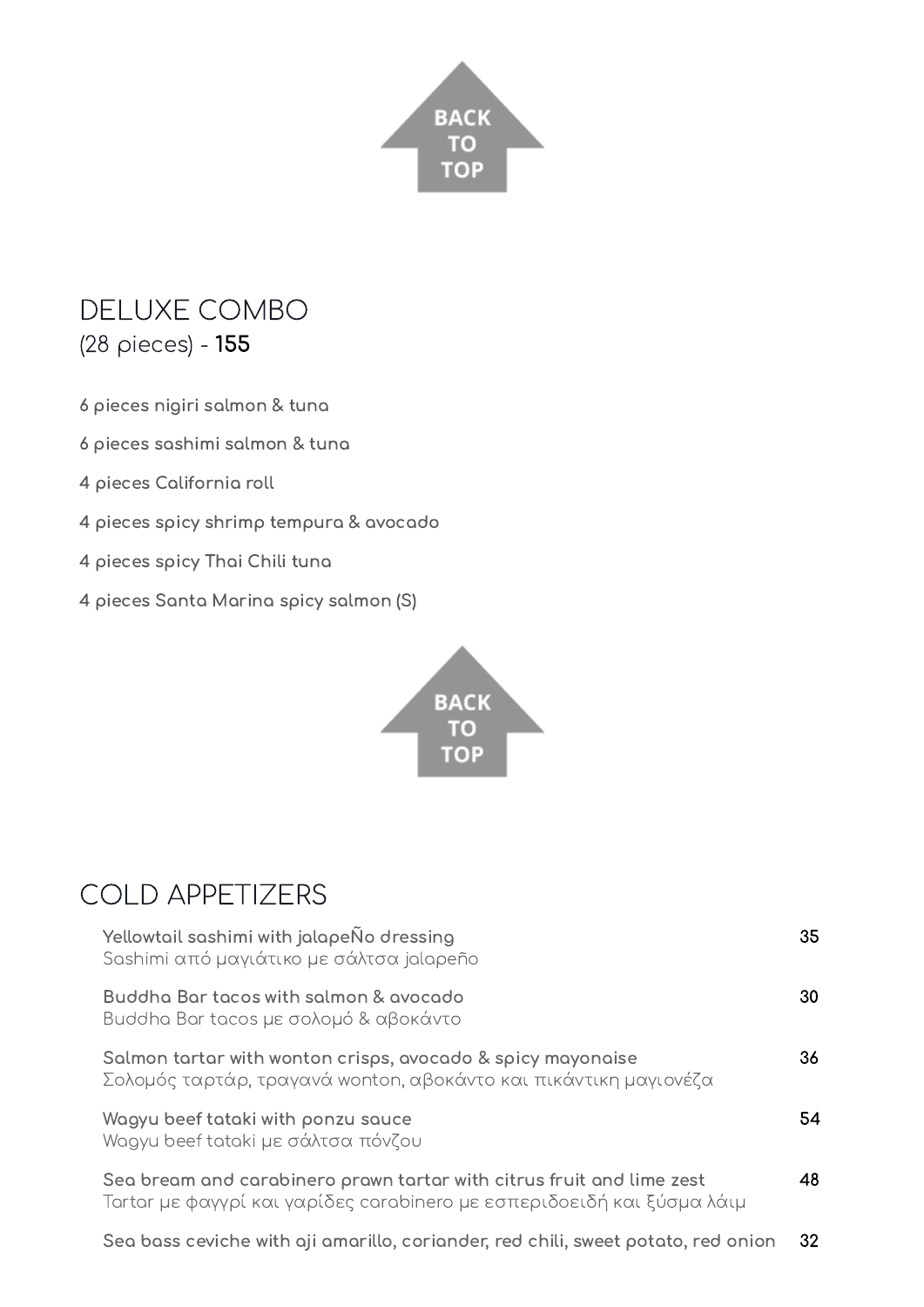#### & choclo corn

Λαβράκι ceviche με κίτρινη πιπέρια aji, κόλιανδρο, κόκκινο τσίλι, γλυκοπατάτα, κόκκινο κρεμμύδι & καλαμπόκι τσόκλο



### <span id="page-8-0"></span>DUMPLINGS

| Chicken gyoza dumplings with truffle ponzu sauce<br>Dumplings κοτόπουλου με ροηzu & τρούφα | 30  |
|--------------------------------------------------------------------------------------------|-----|
| Prawn dumplings with ginger & lemon grass<br>Dumplings γαρίδας με τζίντζερ & λεμονόχορτο   | 34. |
| Lobster and langustine Stu Mai with chilly oil<br>Siu Mai με αστακο, καραβιδα & chilly oil | 34  |



## <span id="page-8-1"></span>SALADS

| Buddha-Bar chicken salad<br>Buddha Bar σαλάτα με κοτόπουλο                                              |    |
|---------------------------------------------------------------------------------------------------------|----|
| Lobster & shrimp salad with lime & soya dressing<br>Σαλάτα με αστακό, γαρίδα & σάλτσα σόγιας με λάιμ    | 52 |
| Grapefruit & spicy crab salad with avocado (S)<br>Πικάντικη σαλάτα με καβούρι, αβοκάντο και γκρέιπφρουτ | 58 |
| Spicy green papaya & mango salad (S)<br>Πικάντικη σαλάτα με πράσινη παπάγια & μάνγκο                    | 32 |
| Wakame cucumber salad with sesame dressing<br>Σαλάτα με αγγούρι, φύκια wakame και ντρέσινγκ σουσάμι     | 26 |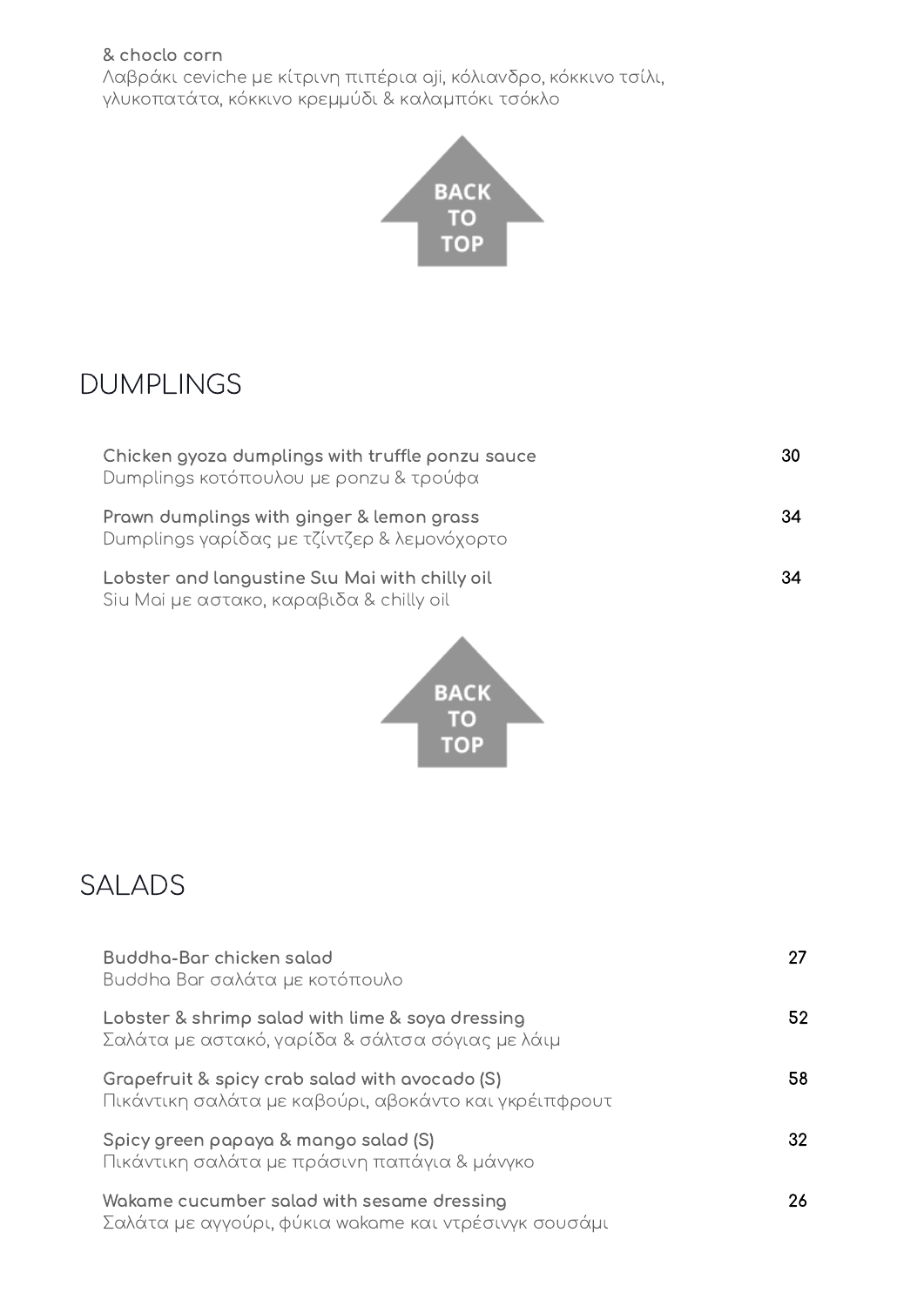

## <span id="page-9-0"></span>HOT STARTERS

| Chili garlic edamame (V) (S)<br>Edamame με σκόρδο και τσιλι                                                        | $12 \,$         |
|--------------------------------------------------------------------------------------------------------------------|-----------------|
| Steamed edamame with sea salt $(V)$<br>Edamame ατμού με ανθό αλατιού                                               | 10 <sup>°</sup> |
| Spring rolls with sweet & sour passion fruit sauce $(V)$<br>Spring rolls με γλυκόξινη σάλτσα από φρούτα του πάθους | 25              |
| Grilled asparagus with shiso sauce $(S)$ (V)<br>Σπαράγγια σχάρας με σάλτσα shiso                                   | 26              |
| Deep fried calamari with sweet & sour sambal sauce<br>Τηγανητό καλαμάρι με γλυκόξινη σως sambal                    | 30              |
| Shrimp tempura with spicy mayonnaise<br>Γαρίδα τεμπούρα με πικάντικη μαγιονέζα                                     | 36              |
| Chicken satay with peanut sauce & pickled cucumber<br>Κοτόπουλο satay με σάλτσα από φιστίκια & πίκλες αγγουριού    | 24              |
| Black Angus beef peruvian skewers with roasted corn & anticucho sauce                                              | 32              |

Περουβιανά σουβλάκια Black Angus με ψητό καλαμπόκι & σάλτσα anticucho



## <span id="page-9-1"></span>MAIN DISHES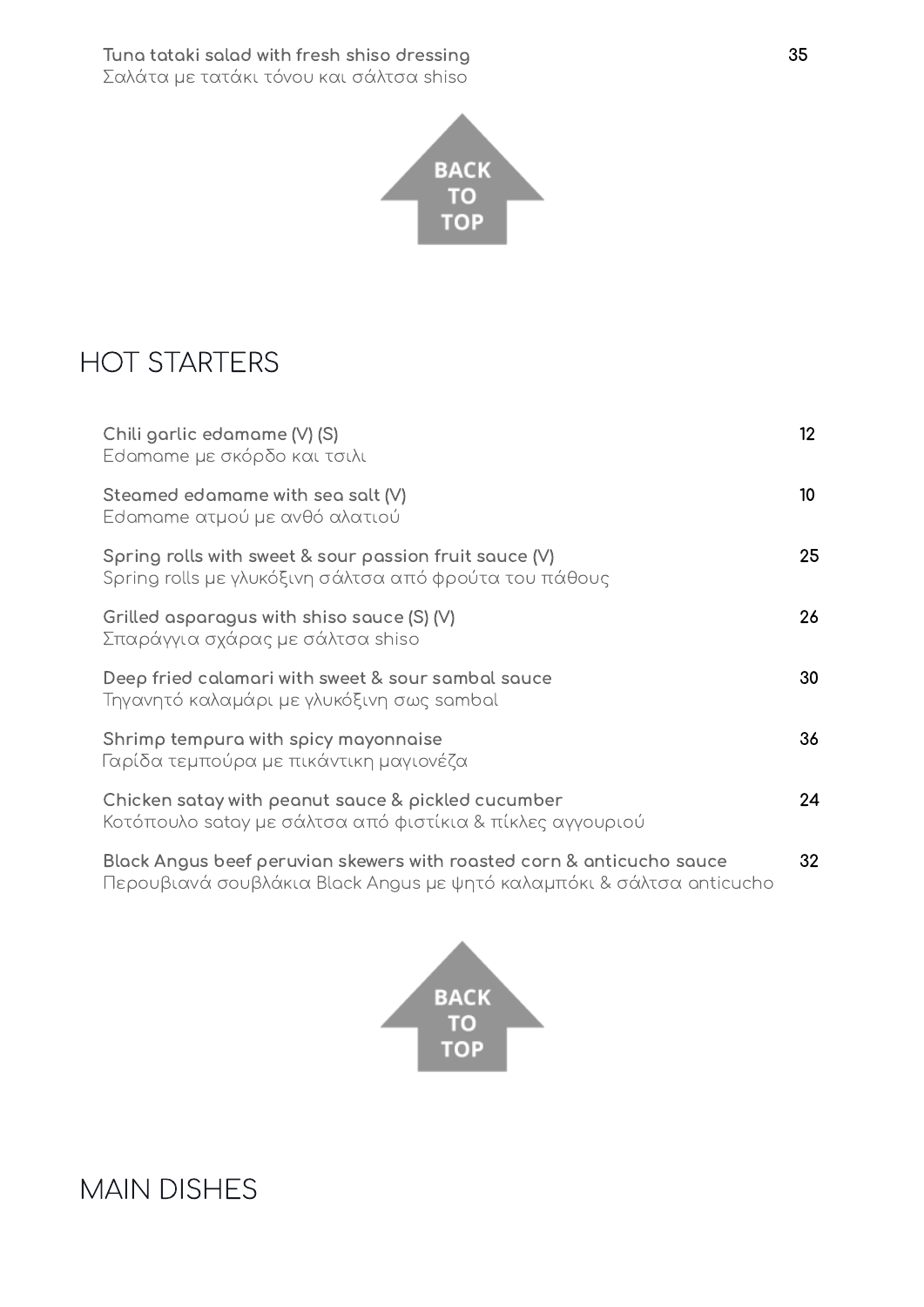| Roasted black cod with miso-truffle sauce & pickled radishes<br>Ψητός μαύρος βακαλάος με σάλτσα miso και τρούφας & πίκλες ραπανάκια                                           | 56   |
|-------------------------------------------------------------------------------------------------------------------------------------------------------------------------------|------|
| Red Thai coconut curry with sea food & jasmine rice<br>Θαλασσινά σε ταϊλανδέζικο κόκκινο κάρυ και ρύζι γιασεμί                                                                | 42   |
| Pan-fried salmon with teriyaki sauce, pickled mango and cucumber<br>Σολομός σωτέ με σάλτσα τεριγιάκι & πίκλες από μάνγκο και αγγούρι                                          | 38   |
| Steamed Mediterranean sea bream in tom yum broth<br>Φαγκρί στον ατμό με λαχανικά σε ζωμό tom yum                                                                              | 44   |
| Whole 1 kg mediterranean lobster with yellow curry sauce & vegetables (for 2)<br>people)<br>Μεσογειακός Αστακός κιλού σε σάλτσα από κίτρινο κάρυ με λαχανικά (για 2<br>άτομα) | 210  |
| Crispy lacquered Peking duck (for 2 people)<br>Τραγανή πάπια Πεκίνου (για 2 άτομα)                                                                                            | 90   |
| Fresh fish of the day grilled - baked - in a salt crust (per kg)<br>Φρέσκα ψάρια ημέρας στη σχάρα - ψημένα - σε κρούστα αλατιού (το κιλό)                                     | 140. |



# <span id="page-10-0"></span>FROM THE WOK

| Black pepper wok-fried beef with steamed rice<br>Μοσχαράκι τηγανητό στο wok με μαύρο πιπέρι & ρύζι ατμού |    |
|----------------------------------------------------------------------------------------------------------|----|
| Thai fried rice with prawns<br>Ταϊλανδέζικο τηγανητό ρύζι με γαρίδες                                     | 28 |
| Green chicken curry with steamed rice<br>Κοτόπουλο με πράσινο κάρυ και ρύζι ατμού                        |    |
|                                                                                                          |    |

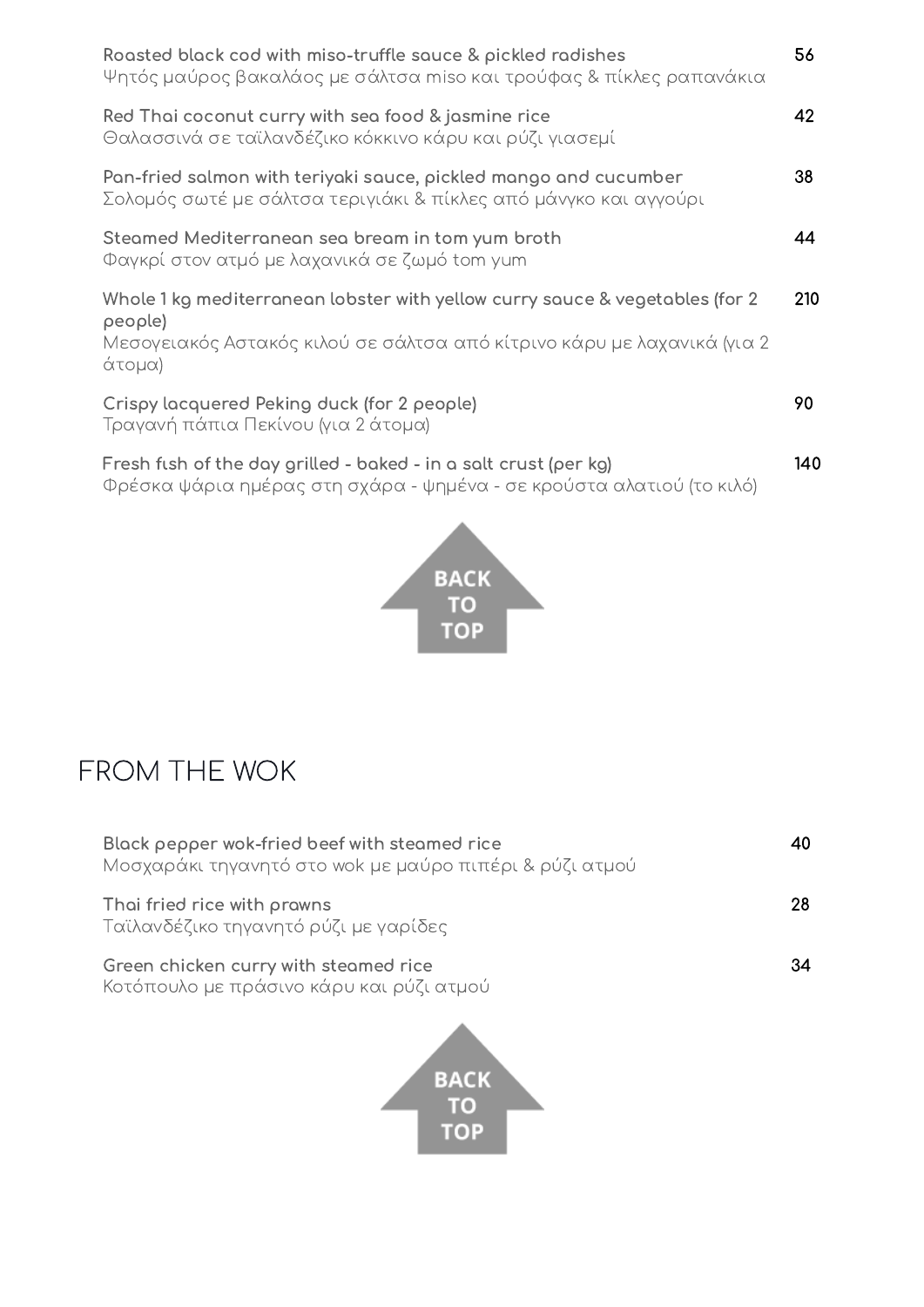#### <span id="page-11-0"></span>SPECIAL CUTS OF MEATS \*\*

| Grilled Black Angus U.S.A. rib-eye with anticucho sauce (S)<br>Rib-eye Black Angus U.S.A. με σάλτσα anticucho        | 64  |
|----------------------------------------------------------------------------------------------------------------------|-----|
| Wagyu beef fillet from Snake River Farms, USA (100g)<br>Μοσχαρίσιο φιλέτο Wagyu Αμερικής Snake River Farms (100 γρ.) | 70  |
| Kaghosima A5 Wagyu beef fillet from Japan (100g)<br>Μοσχαρίσιο φιλέτο Kaghosima A5 Wagyu Ιαπωνίας (100 γρ.)          | 95  |
| Kaghosima A5 Wagyu rib-eye from Japan (300g)<br>Rib-eye Kaghosima A5 Wagyu Ιαπωνίας (300 γρ.)                        | 290 |

#### \*\* Upon Availability

\*\* Ανάλογα με τη Διαθεσιμότητα



## <span id="page-11-1"></span>SIDE DISHES

| Steamed rice<br>Ρύζι ατμού  | 12                |  |
|-----------------------------|-------------------|--|
| Fried rice<br>Τηγανητό ρύζι | 14                |  |
| Samphire<br>Αλμυρίκια       | 14                |  |
|                             | <b>BACK</b><br>то |  |

**TOP**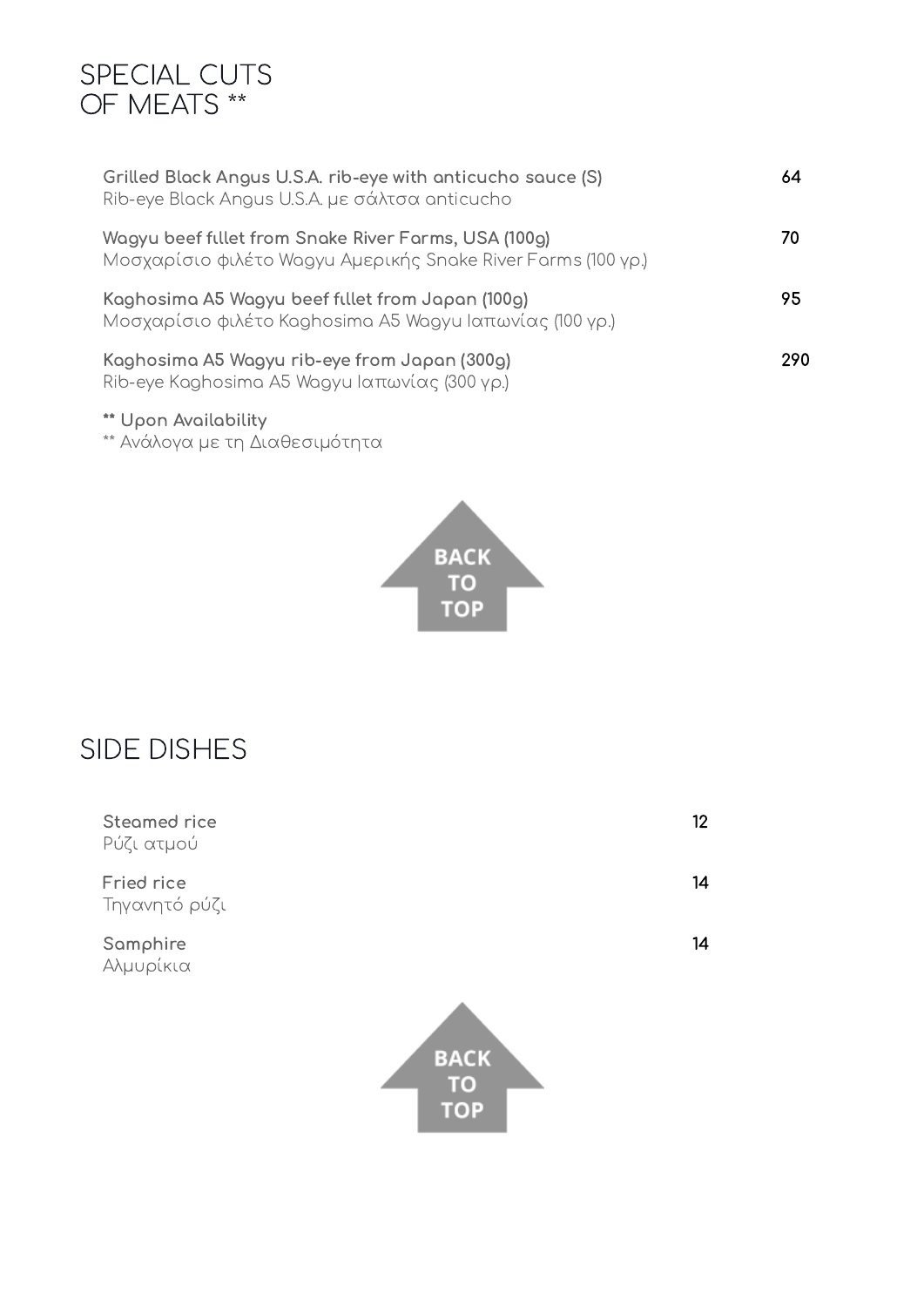### <span id="page-12-0"></span>NOODLES

| Prawn pad Thai<br>Pad Thai με γαρίδες                                           | 30 |
|---------------------------------------------------------------------------------|----|
| Buddha-Bar Beach noodles with chicken<br>Buddha-Bar Beach noodles με κοτόπουλο  | 24 |
| Stir-fried long life noodles with vegetables (V)<br>Noodles με λαχανικά στο wok | 20 |



## <span id="page-12-1"></span>DESSERTS

Cheesecake pistachio crumble with red fruit coulis & fresh berries Cheesecake με κραμπλ φιστικιού, κουλί από κόκκινα φρούτα & φρέσκα μούρα 24

Pavlova with mango sauce & exotic fruit salad Πάβλοβα με σάλτσα μάνγκο & εξωτικά φρούτα 22

Yogurt mousse, honey bavaroise ,sesami bar & strawberry sage jelly Μους γιαρτιου,bavaroise μελιου,παστελι & ζελε φραουλα φασκοληλο 20

Yuzu crémeux, hazelnut mousse, mandarin mousseline Κρεμέ yuzu, μους πραλίνας, μουσελίν μανταρινιού 22

Profιterole with chocolate sauce & berry crémeux / (for 2 people) Προφιτερόλ με σάλτσα σοκολάτας & κρεμέ βατόμουρο / (για 2 άτομα) 25 / 44

Mochi ice cream (per piece) Vanilla, coconut, strawberry, cheesecake, green tea Παγωτό Mochi (το κομμάτι) Βανίλια, καρύδα, φράουλα, cheesecake, πράσινο τσάι 7

Ice Creams & Sorbet (per scoop) vanilla madagascar, pistachio, mastiha, white caramelised chocolate, almond(vegan) valhrona chocolate with caramelazed cocoabean, coconut, lime, melon, pineapple, mango, chocolate, strawberry